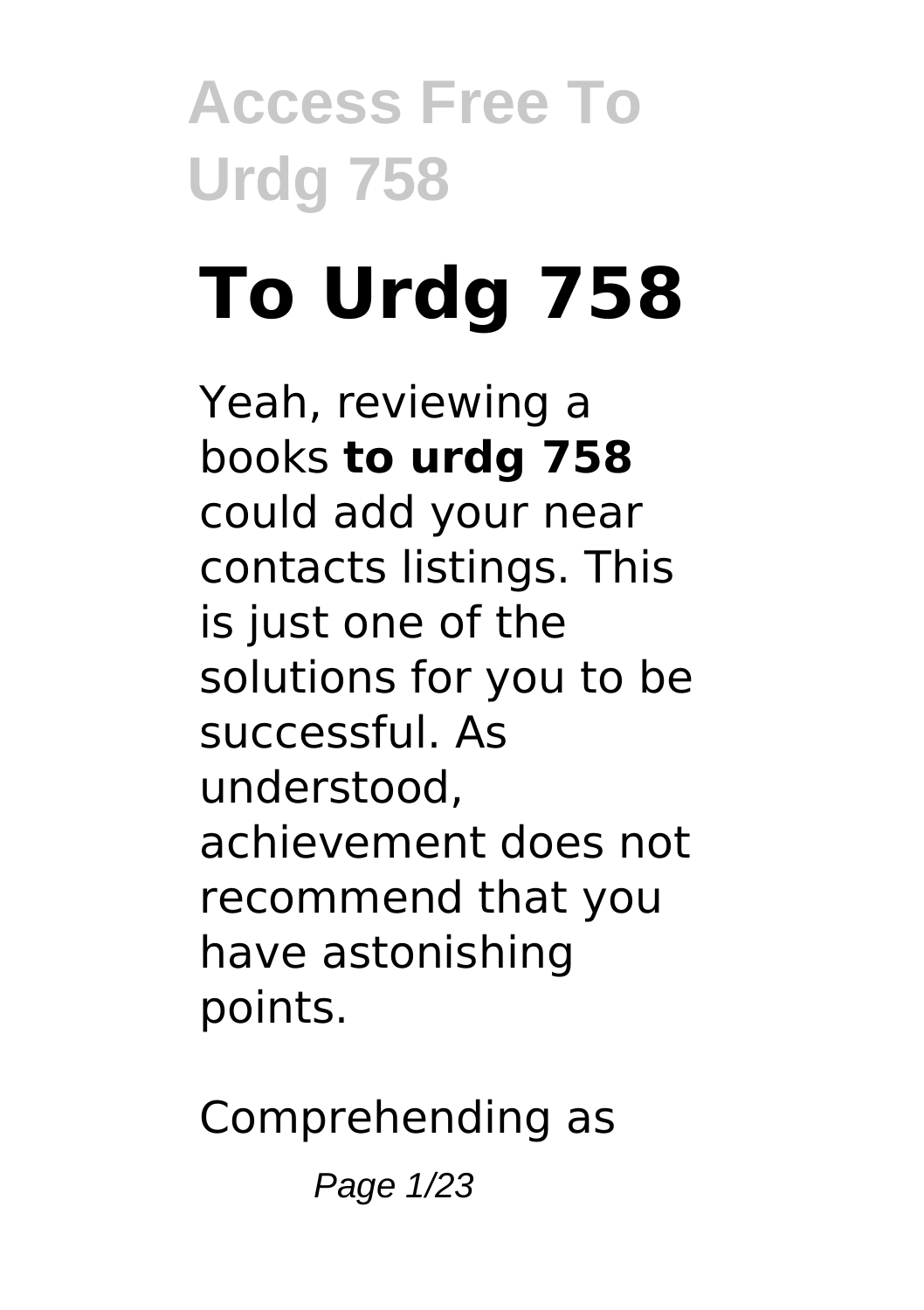capably as understanding even more than additional will have the funds for each success. bordering to, the declaration as skillfully as acuteness of this to urdg 758 can be taken as skillfully as picked to act.

In 2015 Nord Compo North America was created to better service a growing roster of clients in the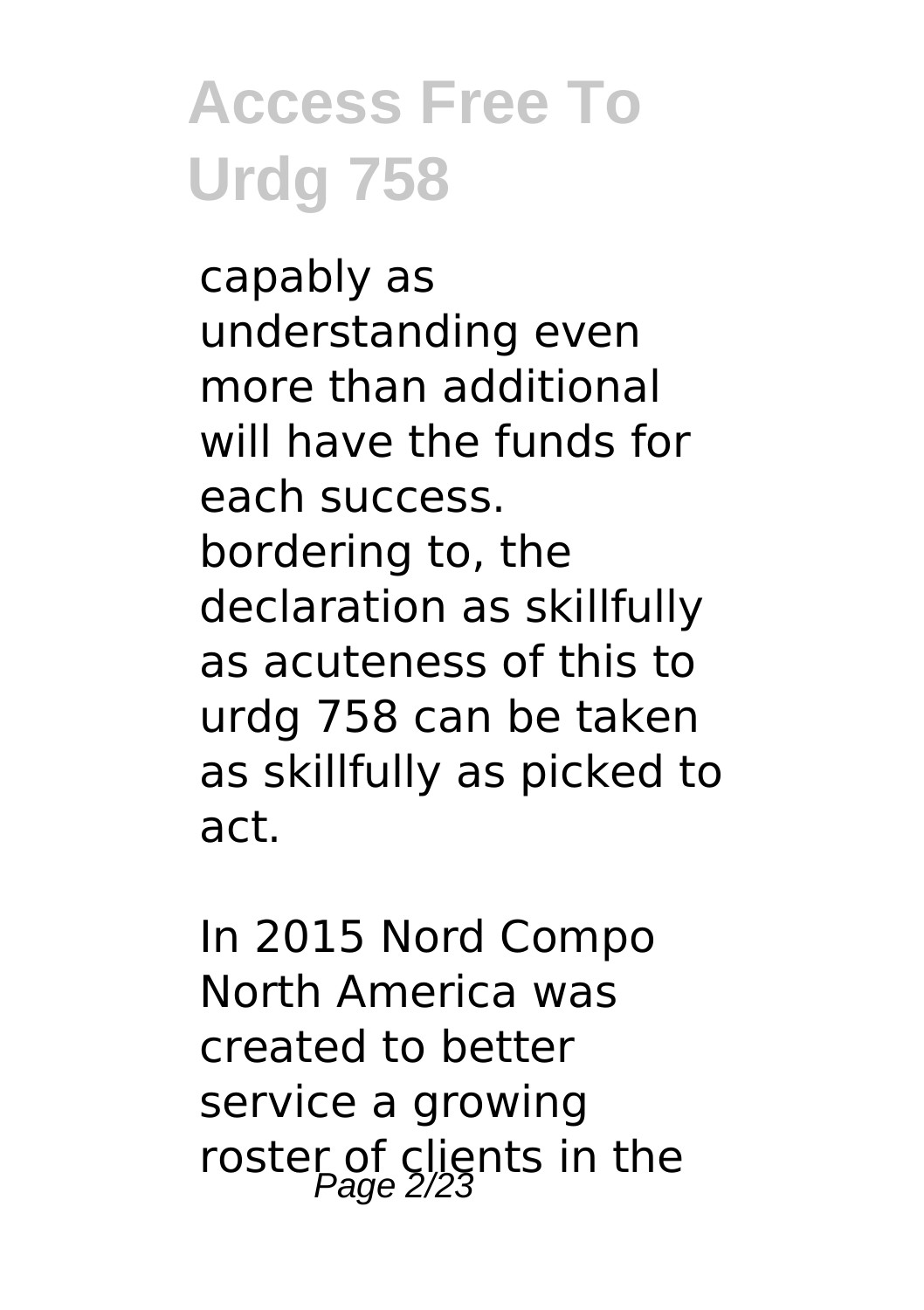U.S. and Canada with free and fees book download production services. Based in New York City, Nord Compo North America draws from a global workforce of over 450 professional staff members and full time employees—all of whom are committed to serving our customers with affordable, high quality solutions to their digital publishing needs.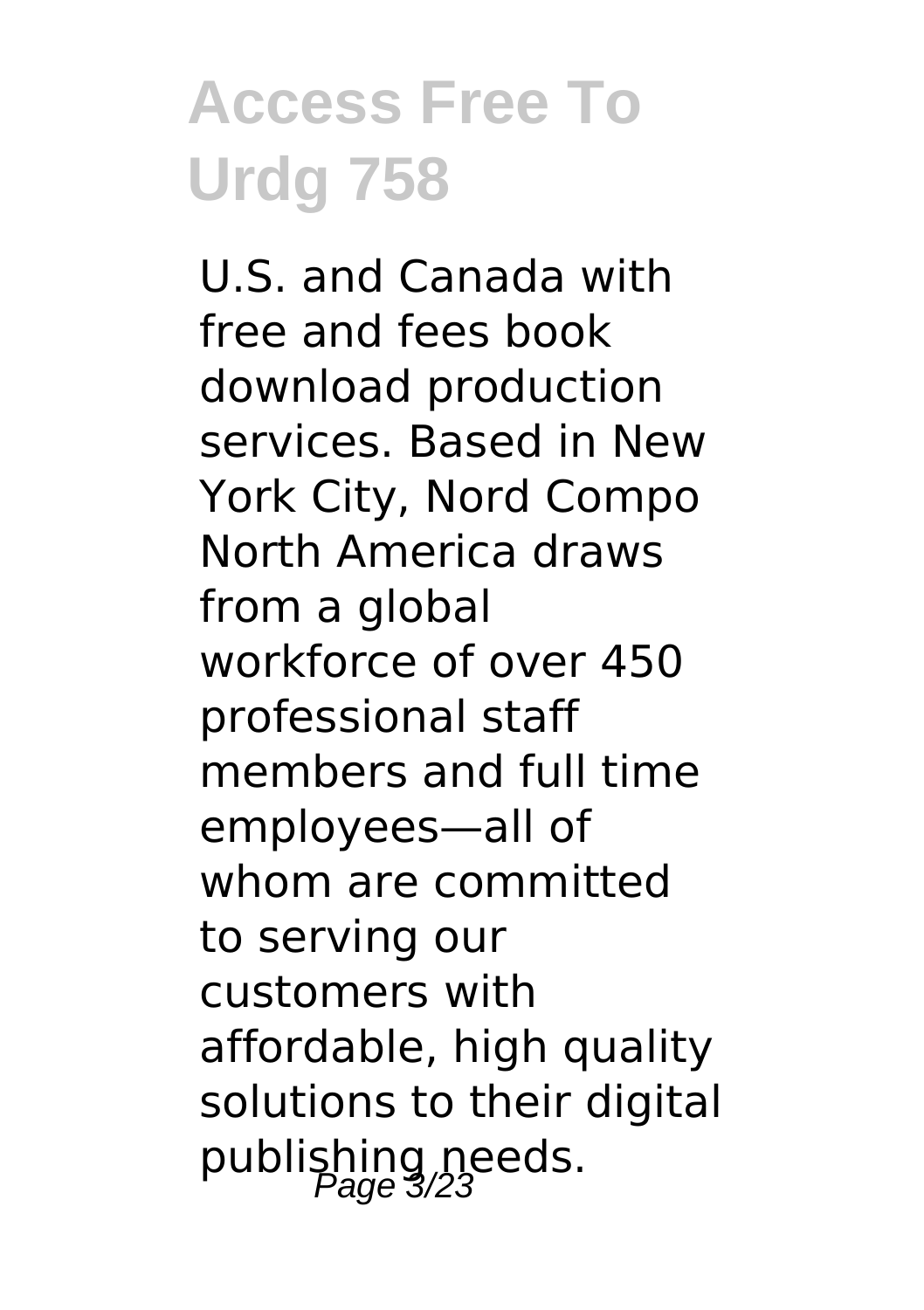#### **To Urdg 758**

(URDG 758) Article 1 Application Of URDG a) The Uniform Rules for Demand Guarantees ("URDG") apply to any demand guarantee or counter-guarantee that expressly indicates it is subject to them. They are binding on all parties to the demand guarantee or counterguarantee except so far as the demand guarantee or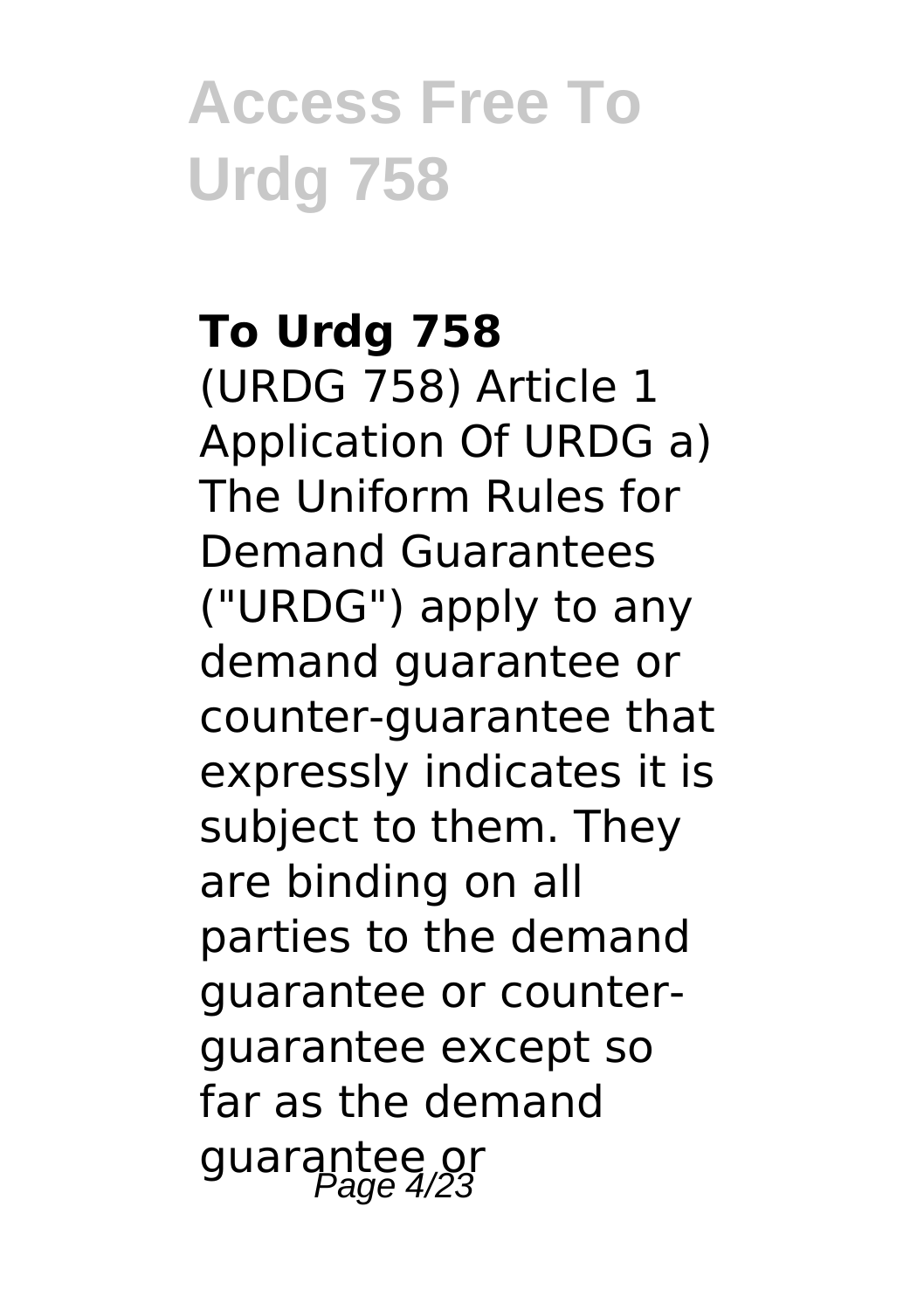#### **ICC Uniform Rules for Demand Guarantees (URDG 758)** URDG 758 applies to all demand guarantees (commonly performance bonds or

advance payment guarantees in the construction industry) that incorporate the rules.

### **URDG 758: finally** tested and it does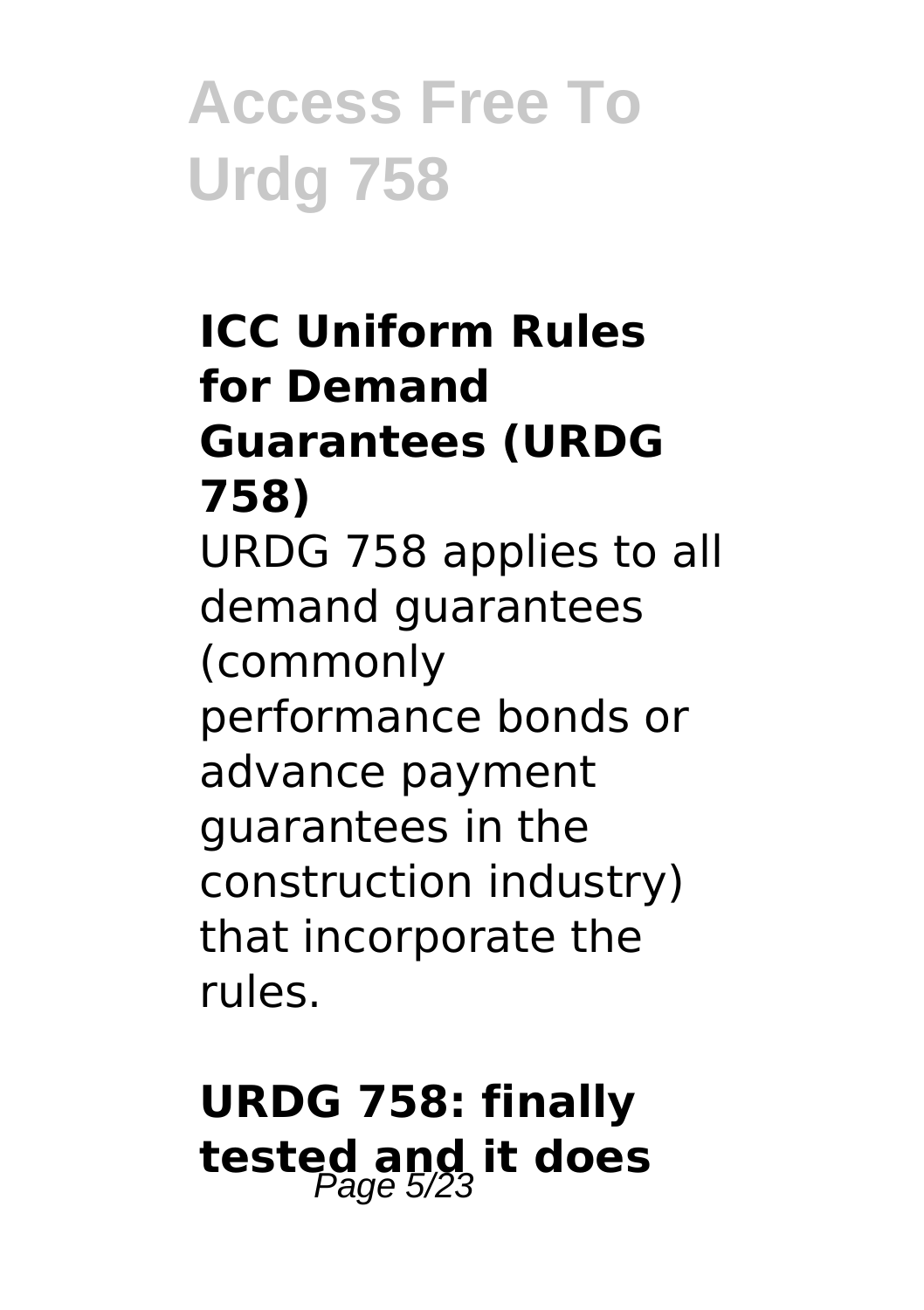#### **what it says on the ...**

"URDG 758 is a transformation from a set of useful but basic provisions into rules which address all the key issues of modern demand guarantee practice, and in a mere two years have gained an astonishing degree of acceptance," said Sir Roy Goode QC, Emeritus professor of law, Oxford, who contributed to drafting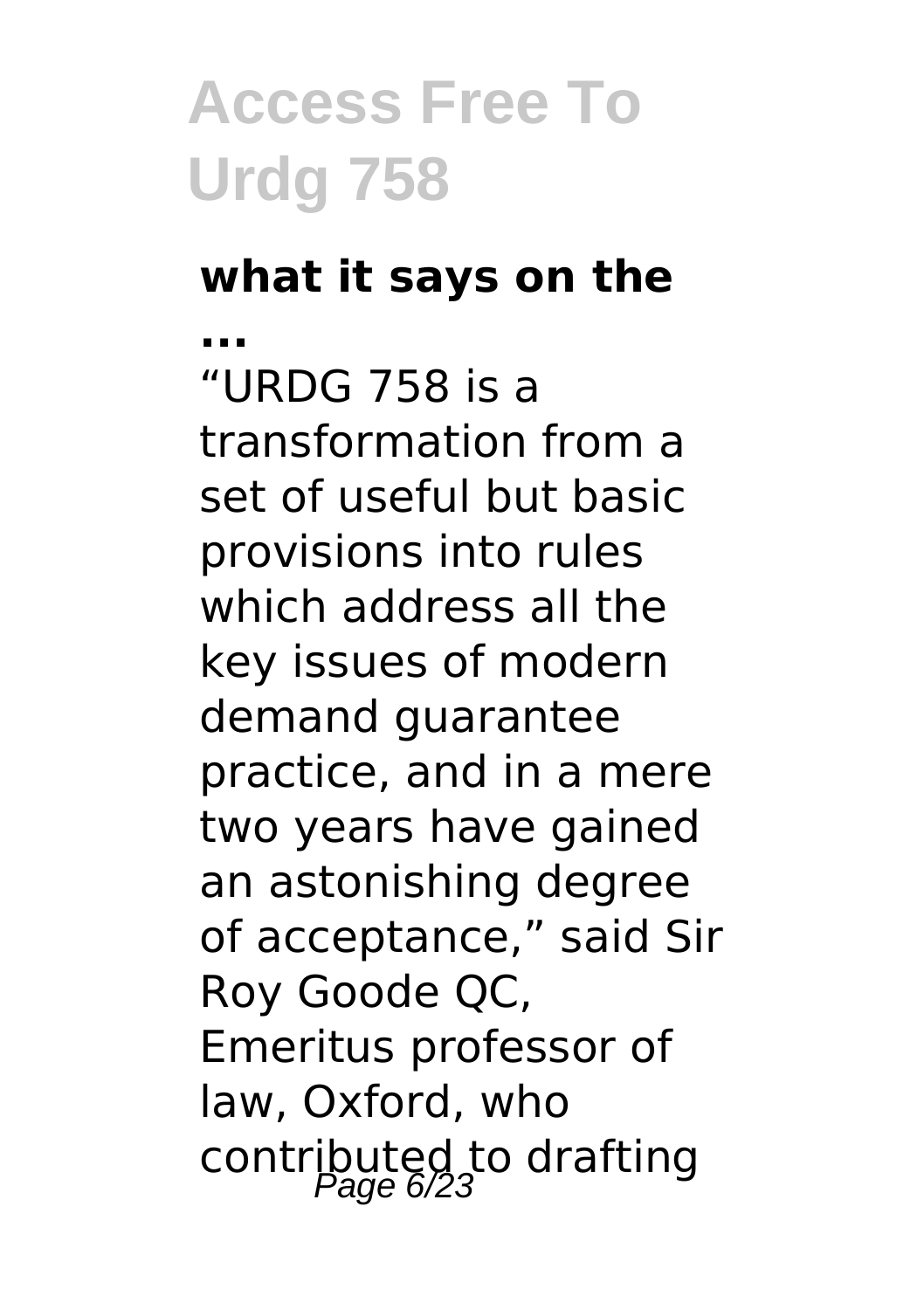URDG 758.

#### **ICC Demand Guarantee Rules URDG 758 celebrate two years of ...** Dr Georges Affakiis Chairman of the URDG 758 Drafting Group. He is a member of the Executive Committee and Head of Structured Finance at BNP Paribas, CIB Legal. He is also Vice-Chairman of the ICC Banking Commission and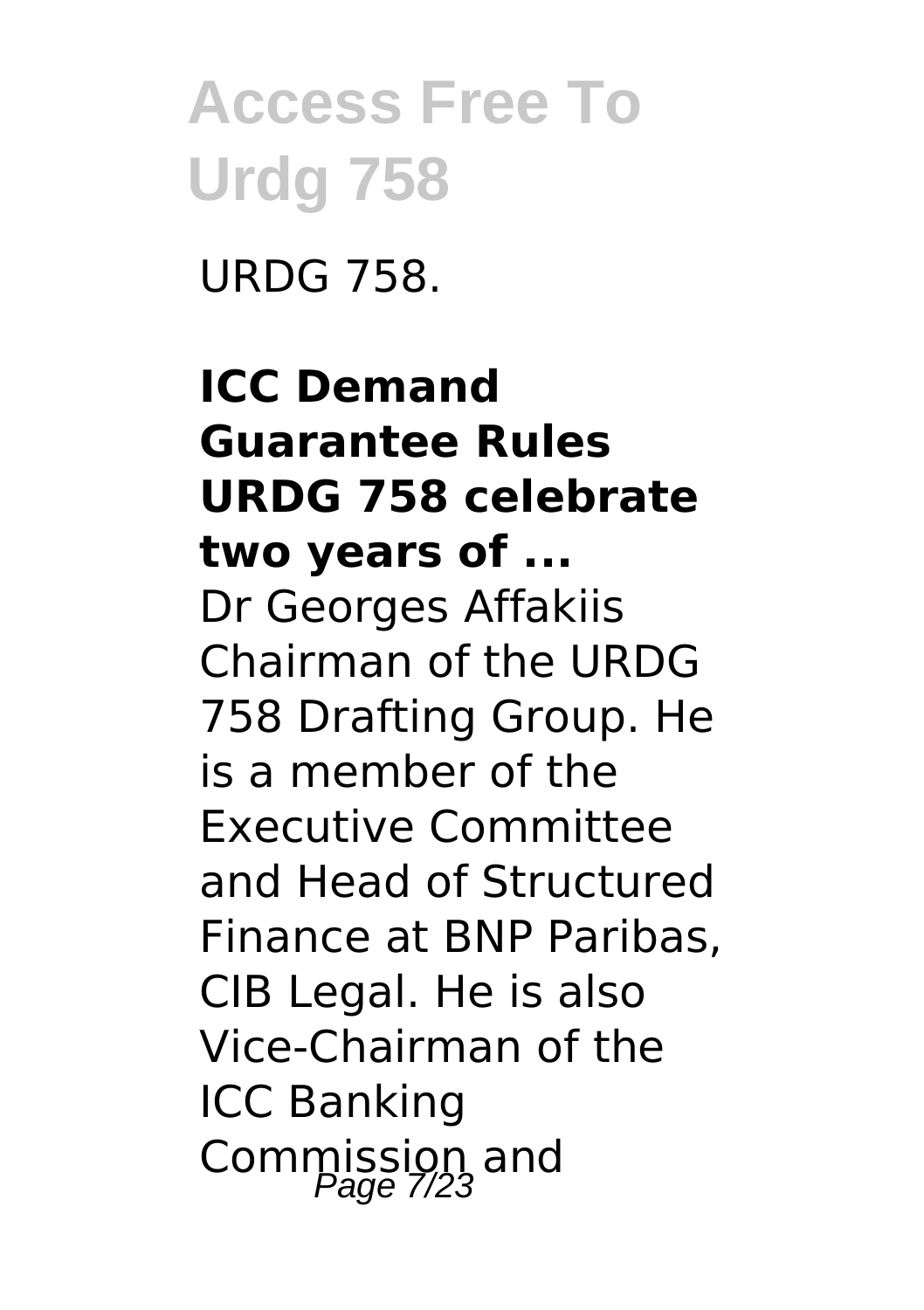Chairman of the Task Force on Guarantees.

#### **Guide to ICC Uniform Rules for Demand Guarantees URDG 758**

URDG 758 Articles in the Beneficiary's favour Presentation (Article 14) This is a new feature, previously silent in URDG 458. Presentation of a claim must be made at the place of issue or such other specified place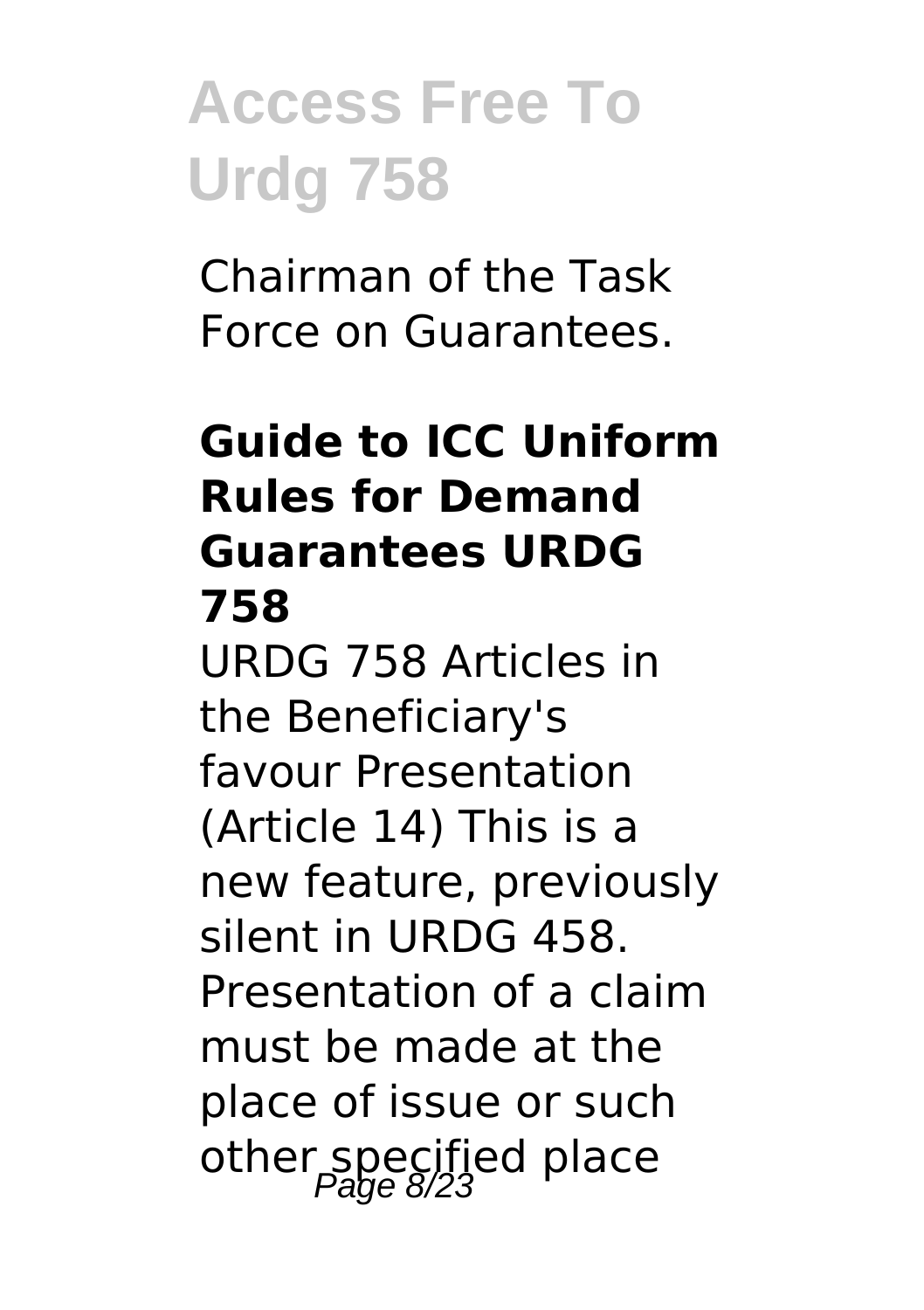on or before expiry of the guarantee.

#### **URDG 758 – A facelift for the Demand Guarantee Rules ...**

What is the URDG? The ICC Uniform Rules for Demand Guarantees No. 758 3 (URDG) is a set of voluntary contractual rules, published by the International Chamber of Commerce (ICC) with the aim of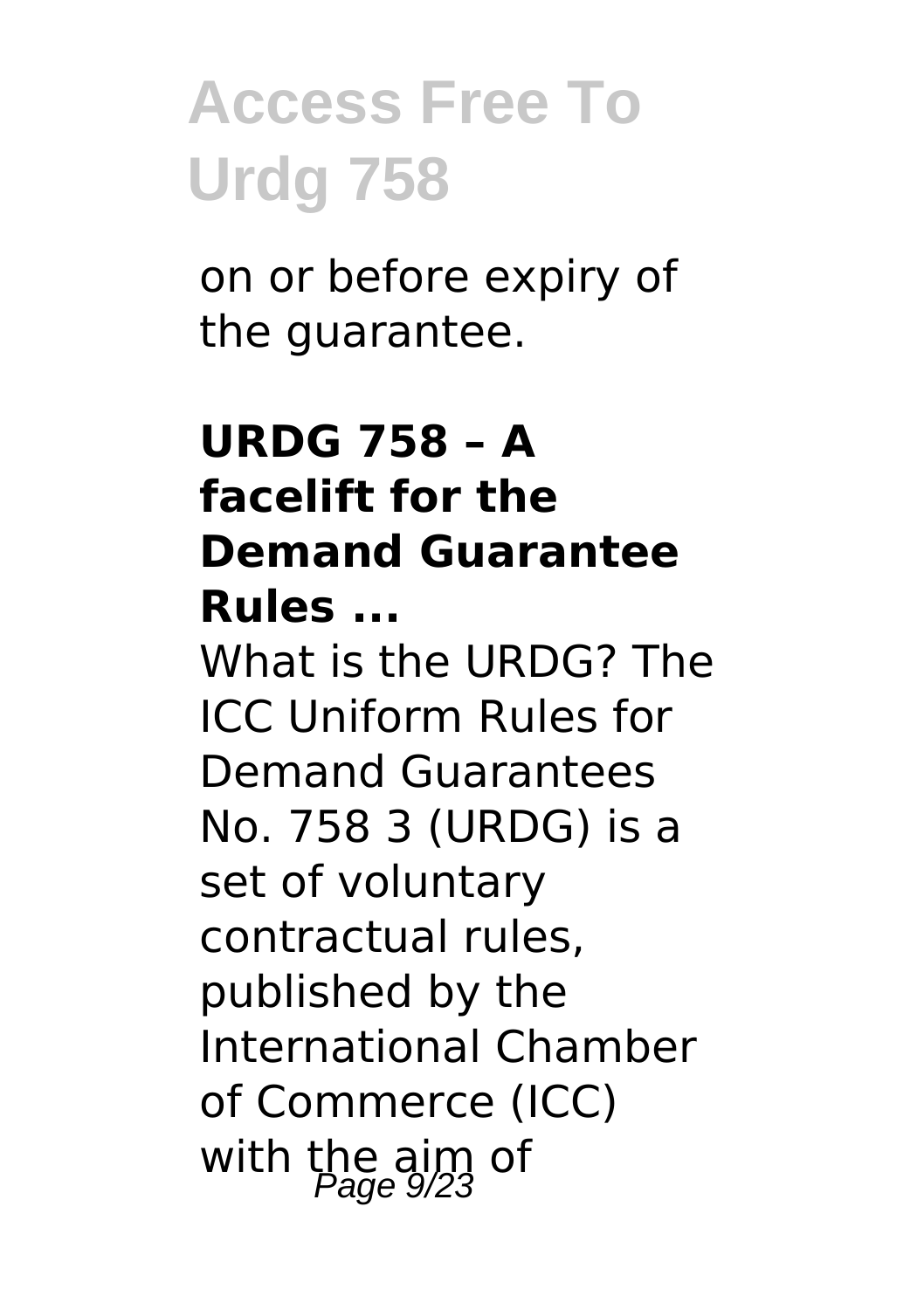regularising and creating a standard set of international banking practice on demand guarantees and counter demand guarantees.

#### **Understanding The Uniform Demand Guarantee Rules No. 758 ...**

Article 7of URDG 758 is similar to ISP98 Rule 4.11, UCP600 Article 14(h) and NYUCC § 5-108(g), in that non-<br> $P_{\text{a}0}^{23}$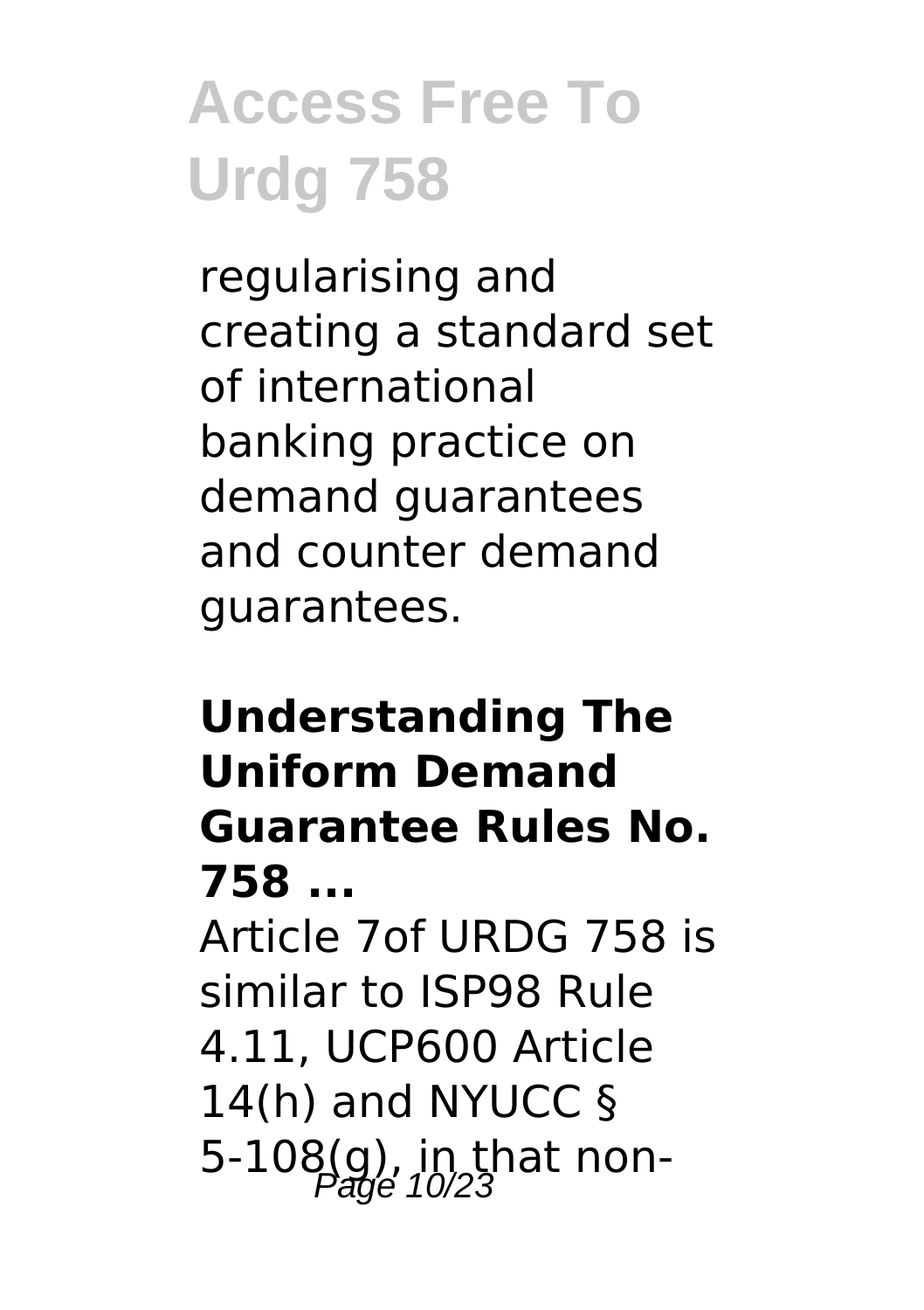documentary conditions are to be disregarded. However, URDG adds an exception that nondocumentary conditions are notto be disregarded to the extent that information in any required documents conflicts with such conditions.

#### **Understanding the URDG 758**

Form of Demand Guarantee under URDG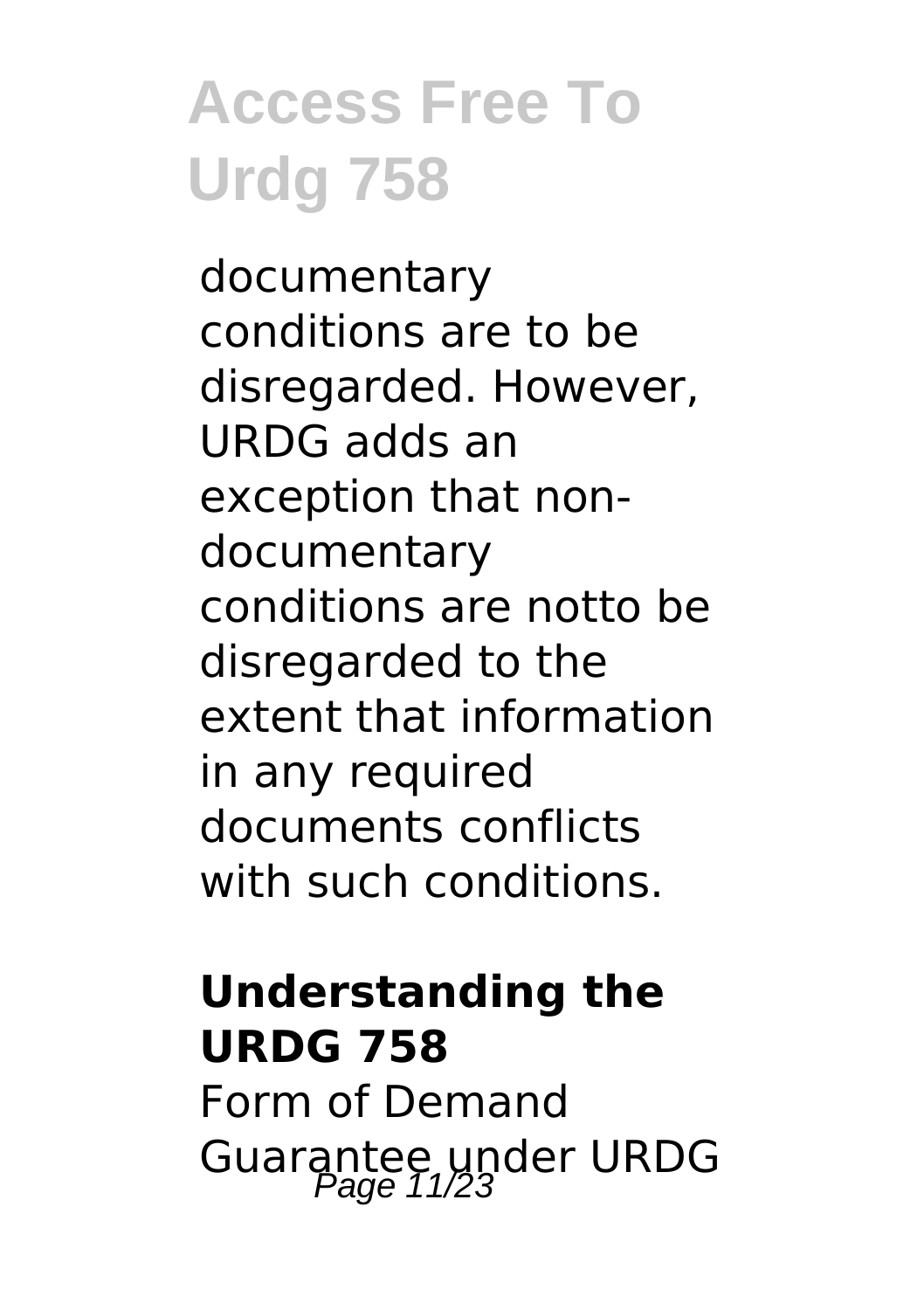758 [Guarantor Letterhead or SWIFT identifier Code] To: [Insert name and contact information of the Beneficiary] Date: [Insert date of issue] – TYPE OF GUARANTEE: [Specify tender guarantee, advance payment guarantee, performance guarantee, payment guarantee, retention money guarantee, warranty guarantee etc.  $P$ age 12/23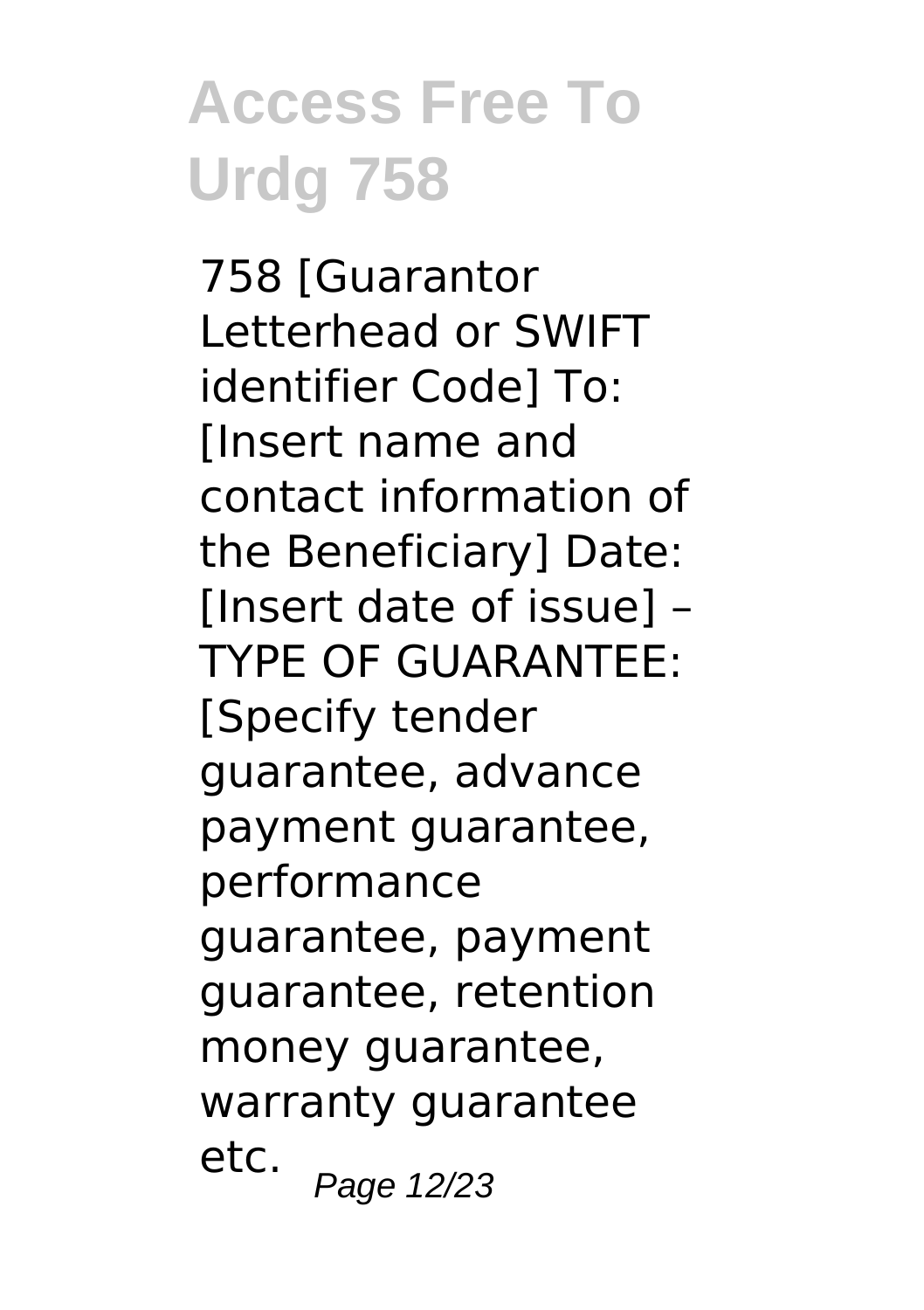#### **Form of Demand Guarantee under URDG 758**

URDG 758 Article 2 states: "Document means a signed or unsigned record of information, in paper or in electronic form, that is capable of being reproduced in tangible form by the person to whom it is presented. Under these rules, a document includes a demand and a<br> $P_{\text{age}}$  13/23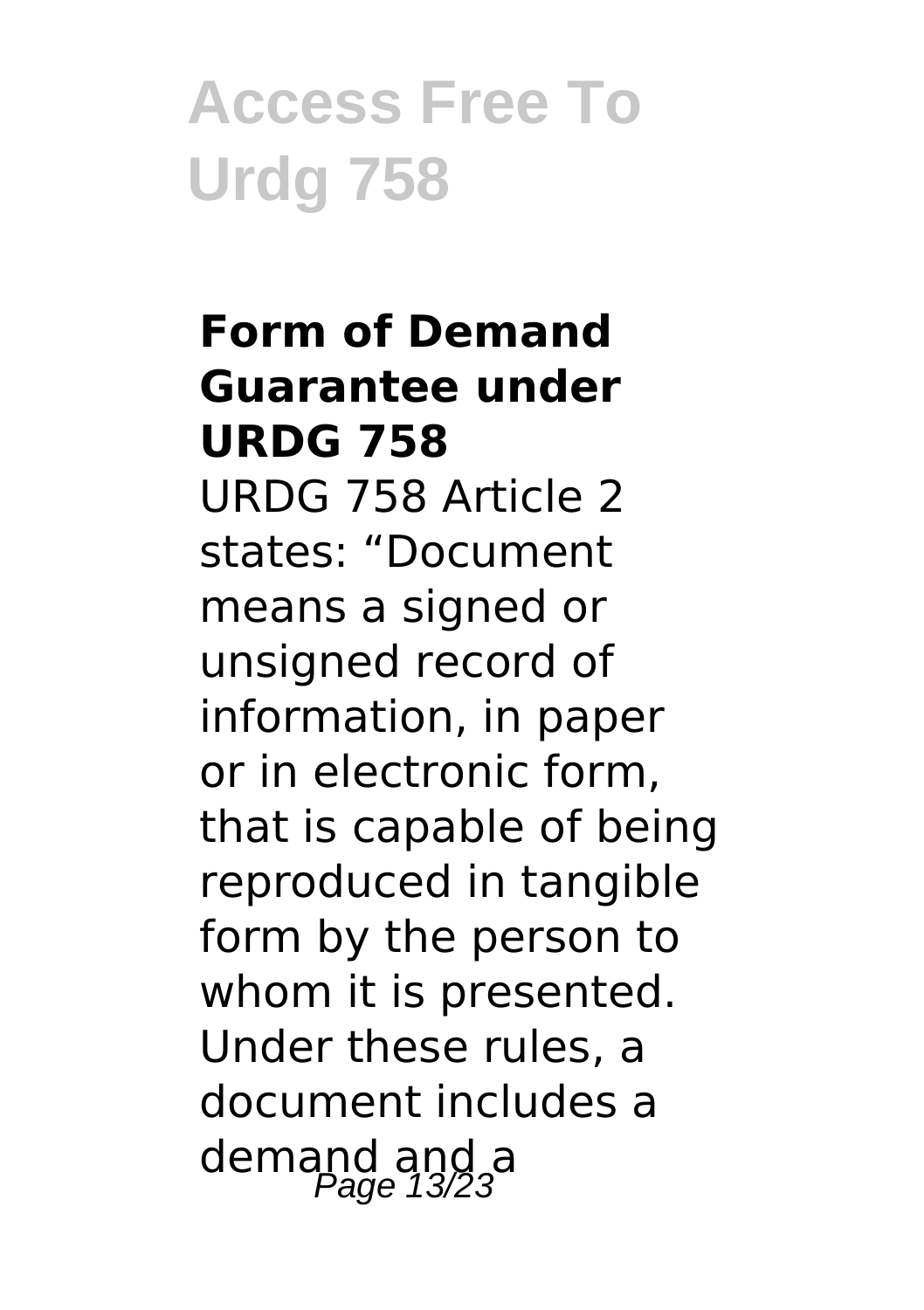supporting statement" 6

#### **A Brief Overview Comparison UCP600, ISP8 and URDG 758**

URDG 758 Article 2 states: "document means a signed or unsigned record of information, in paper or in electronic form, that is capable of being reproduced in tangible form by the person to whom it is presented. Under these rules, a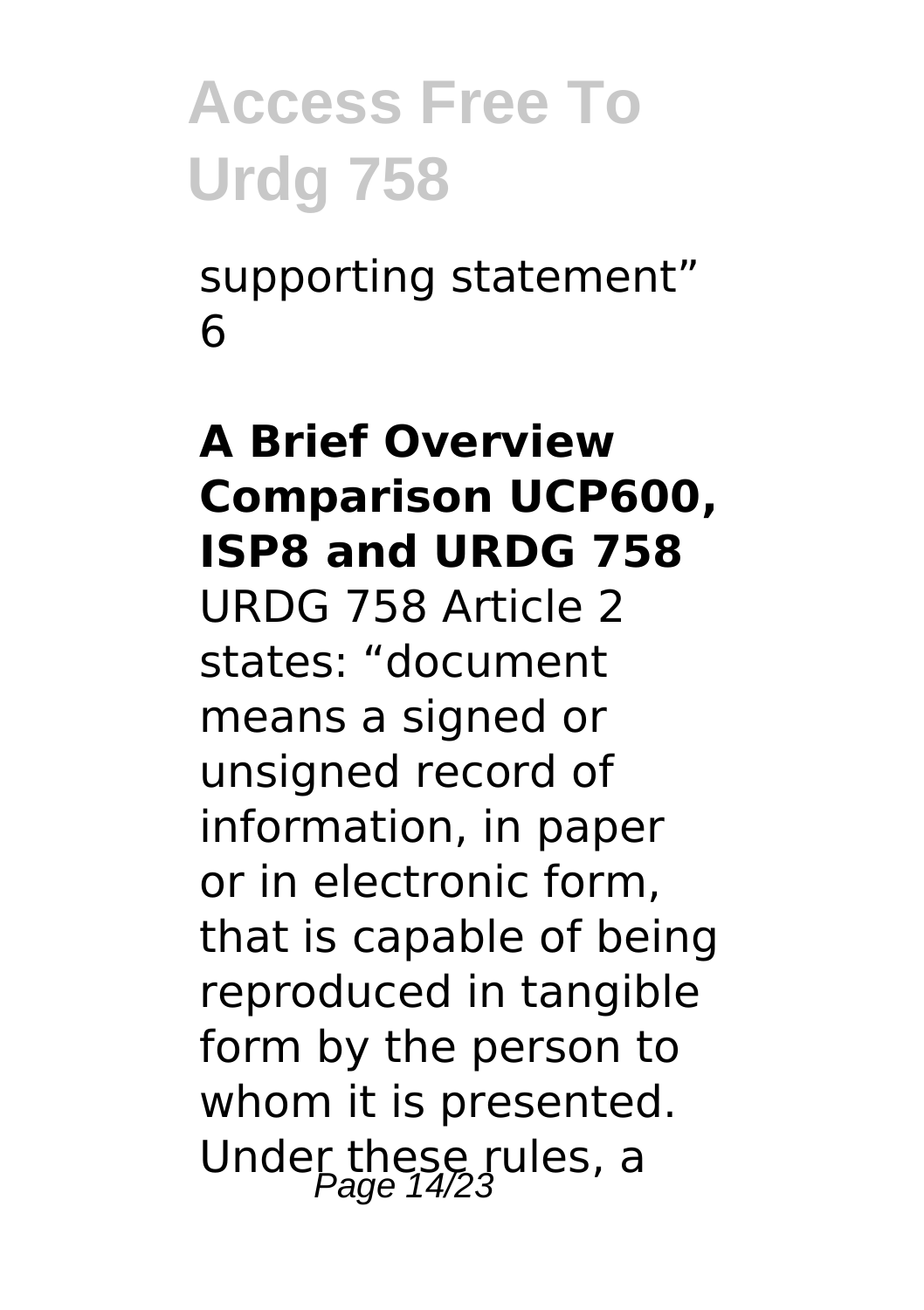document includes a demand and a supporting statement"

#### **A Brief Overview Comparison UCP600, ISP8 & URDG 758**

The Guide to ICC Uniform Rules for Demand Guarantees (URDG 758) provides a clear and comprehensive commentary on the rules and the accompanying model forms. Furthermore, it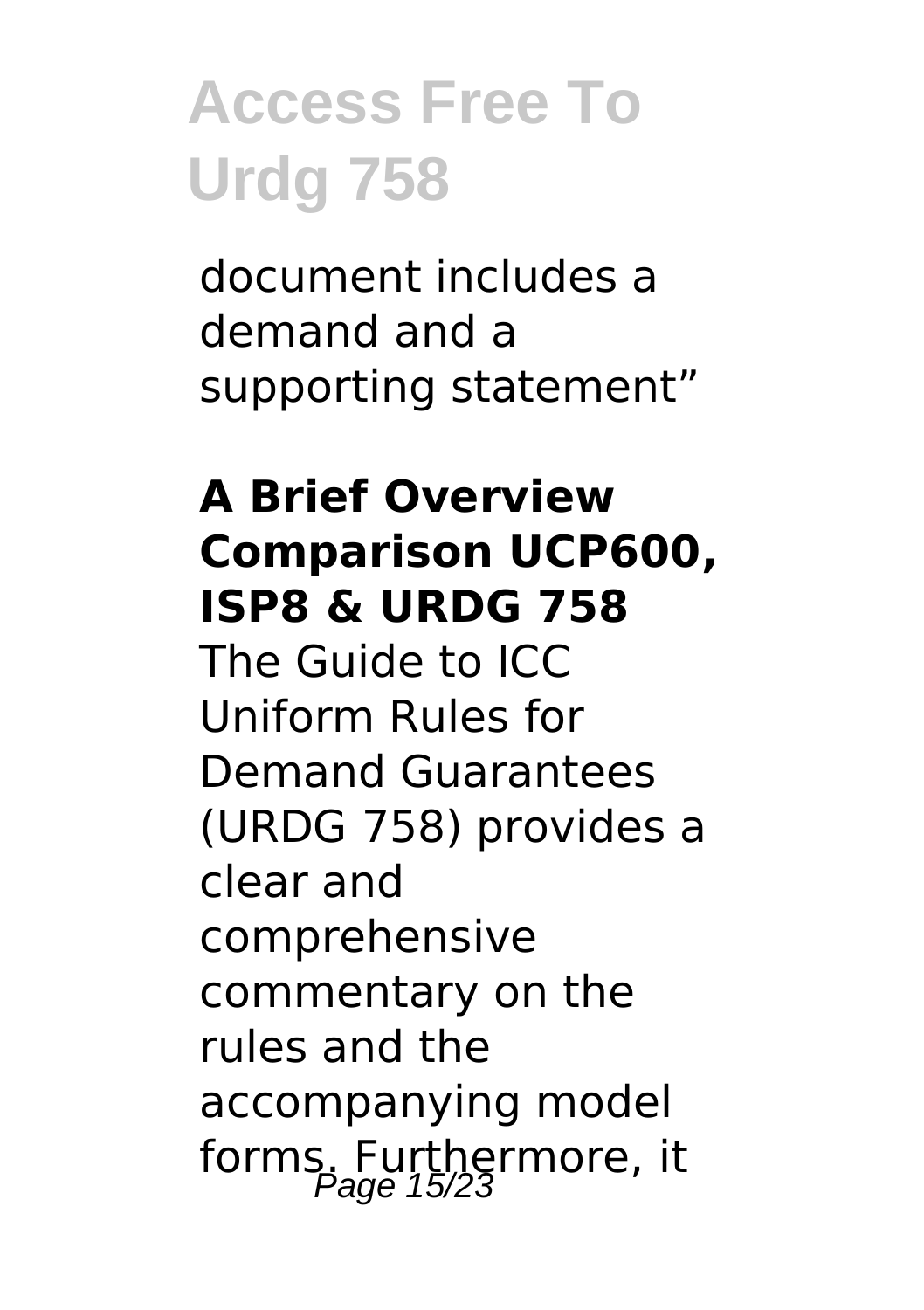debunks the many myths about international guarantee practice in order to identify which pitfalls to avoid.

#### **Guide to ICC Uniform Rules for Demand Guarantees - URDG 758**

According to the ICC, the rules included in URDG 758 are intended to bring financial stability to international markets,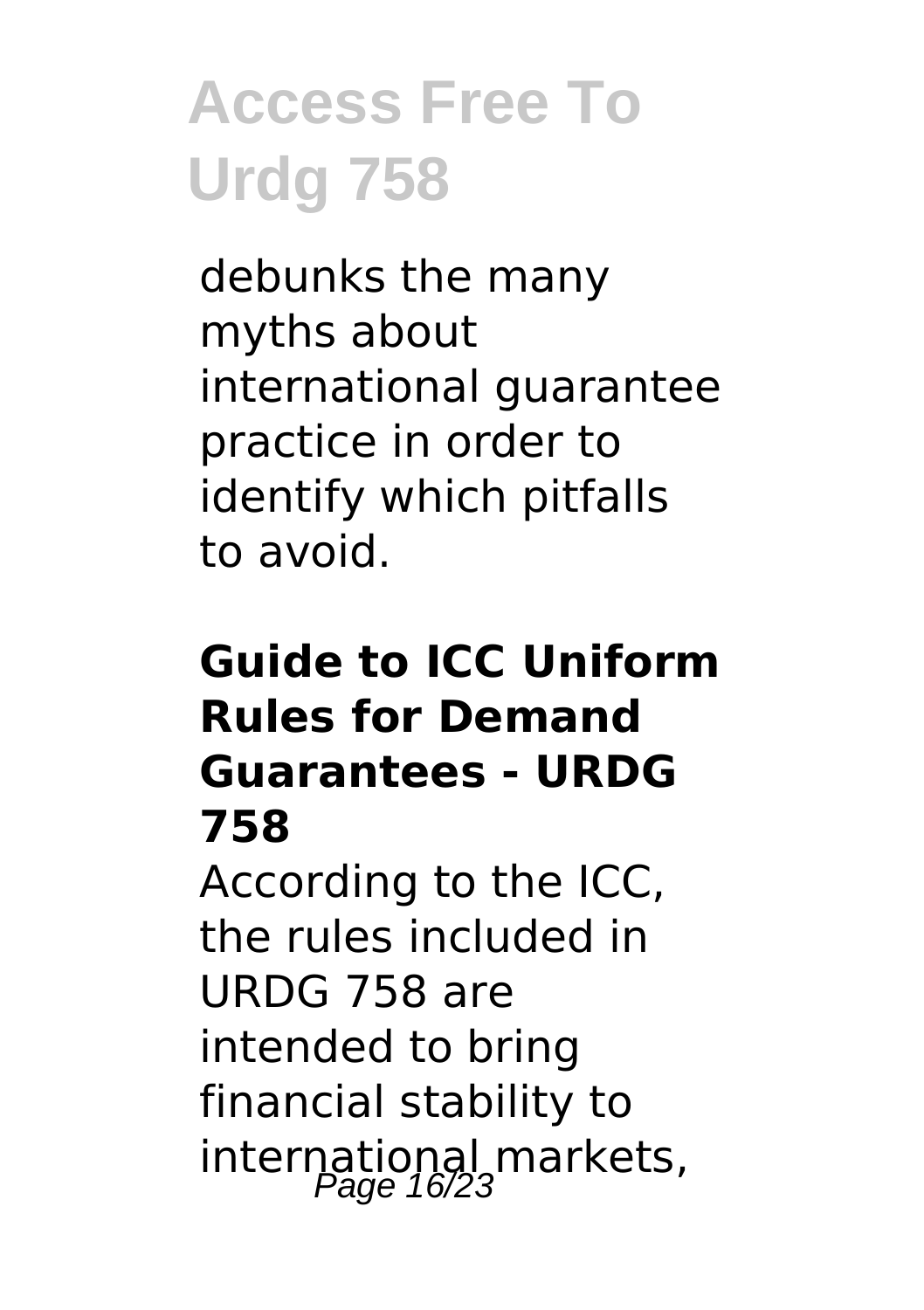adds new definitions and rules interpretations, and provides guidance for...

#### **Uniform Rules for Demand Guarantees (URDG) Definition**

A note on the International Chamber of Commerce (ICC) Uniform Rules for Demand Guarantees (URDG) 2010 Revision, ICC Publication No. 758 (URDG 758). URDG 758 superseded the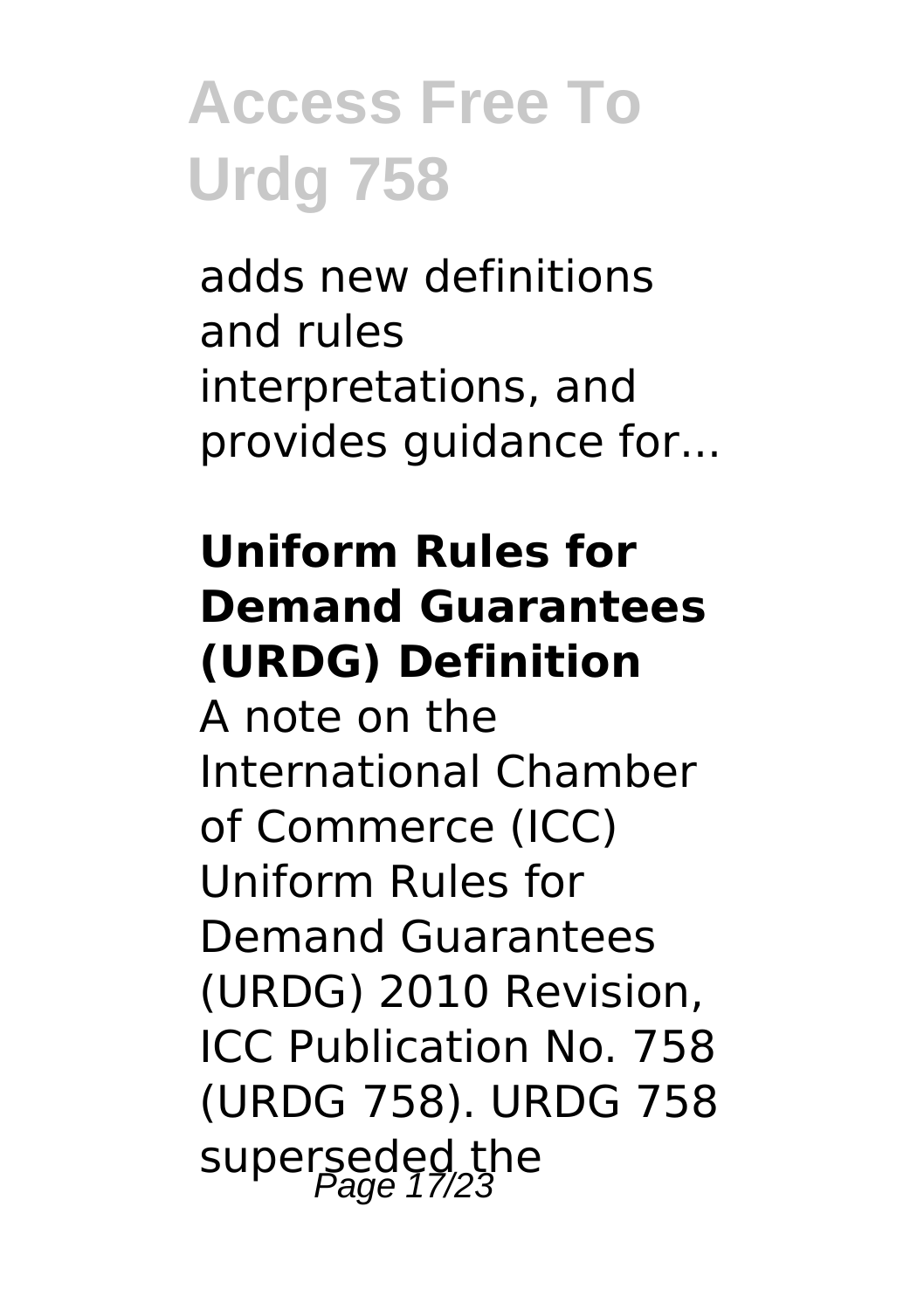previous version of the URDG, ICC Publication No. 458 when it came into force on 1 July 2010. Free Practical Law trial

#### **URDG 758 | Practical Law**

Entered into force on 1 July 2010, new rules URDG 758 were developed by the International Chamber of Commerce (ICC) and replace old rules URDG-458 - which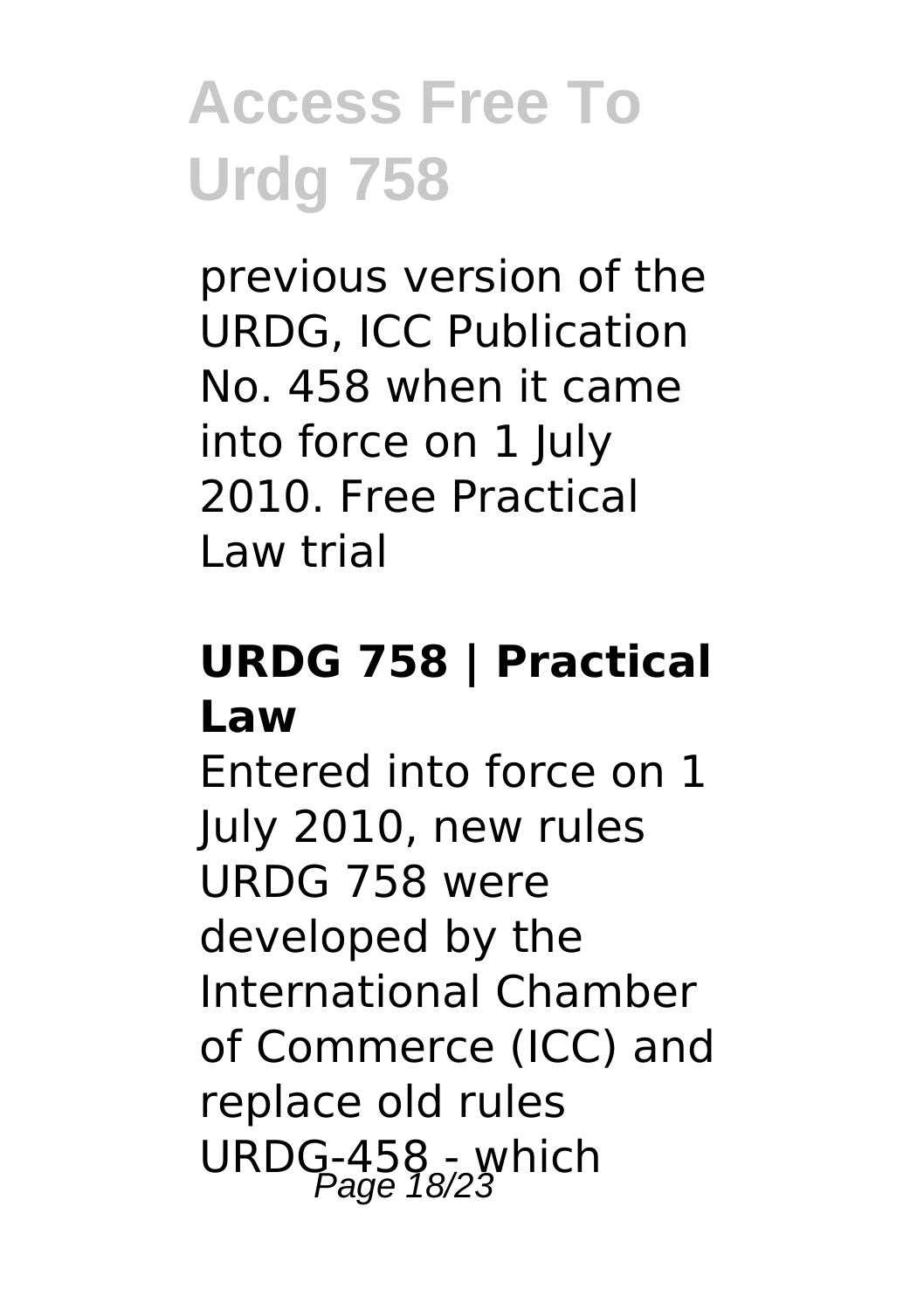dated from 1992. The revision of these rules took nearly two and a half years of

#### **The ICC Uniform Rules for Demand Guarantees URDG 758**

URDG 758 –Article 1. c. Where, at the request or with the agreement of the instructing party, a demand guarantee or counter-guarantee is issued subject to the URDG, the instructing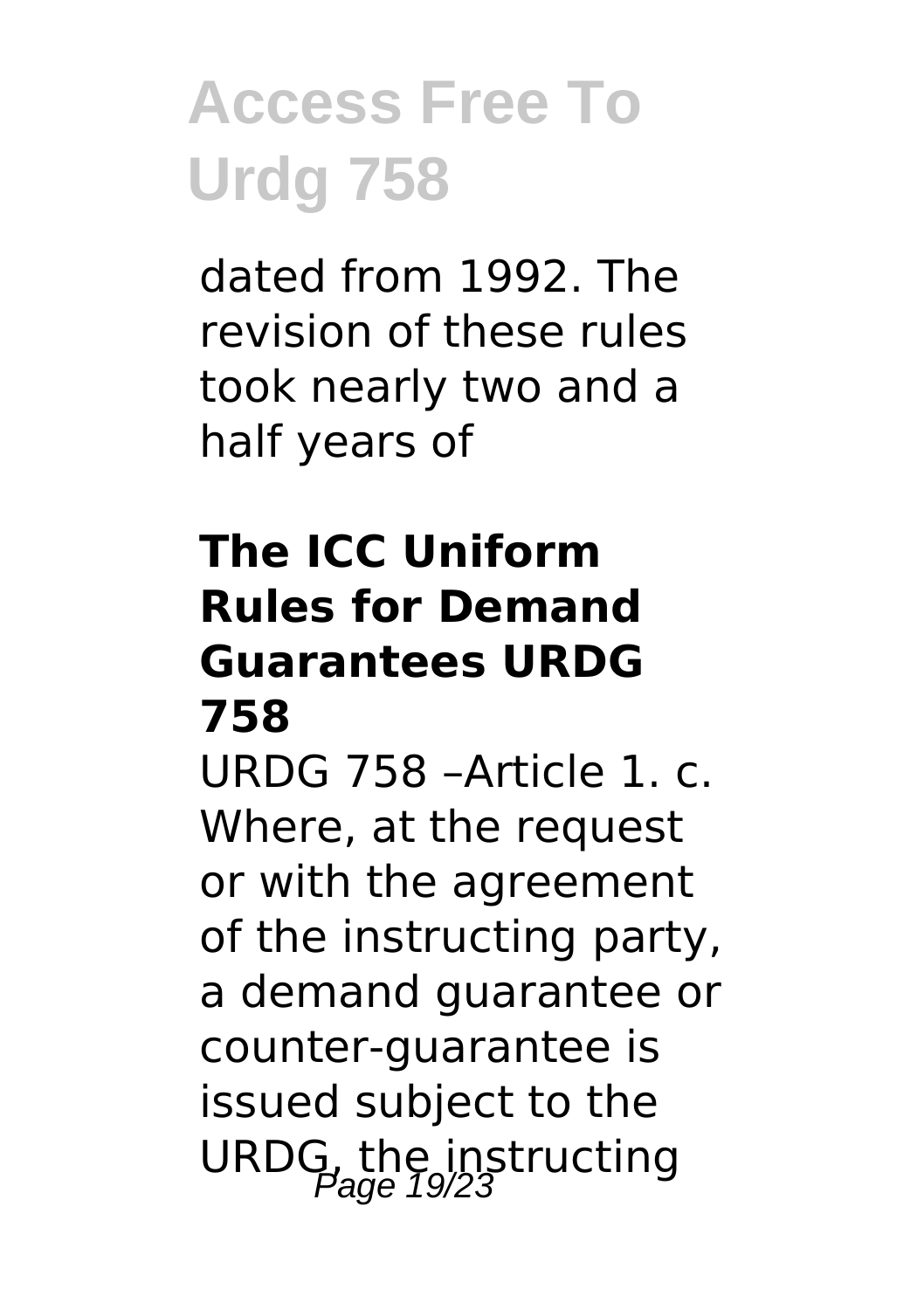party is deemed to have accepted the rights and obligations expressly ascribed to it in these rules. d.

#### **Uniform Rules for Demand Guarantees URDG 758**

The steps of a URDG 758 Guarantee Now, let's walk through the process of a demand Guarantee issued subject to URDG 758. This transaction is used to exemplify the use of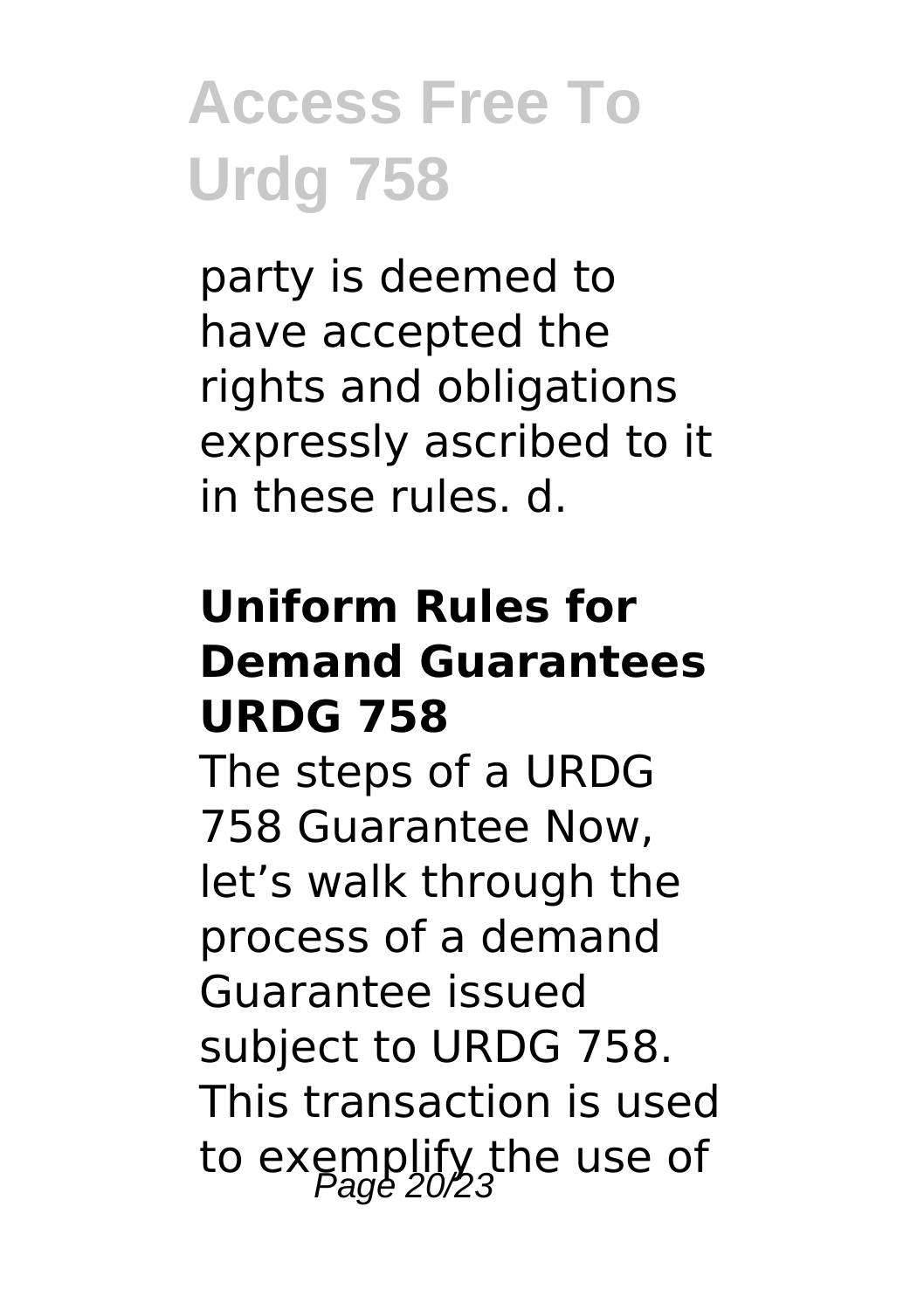Guarantees and is a standard Demand Guarantee issued by a Guarantor on behalf of an Applicant/Instructing Party. In most cases demands are not made

under the Guarantee.

#### **The structure of a Guarantee**

URDG 758 applies to all demand guarantees (commonly performance bonds or advance payment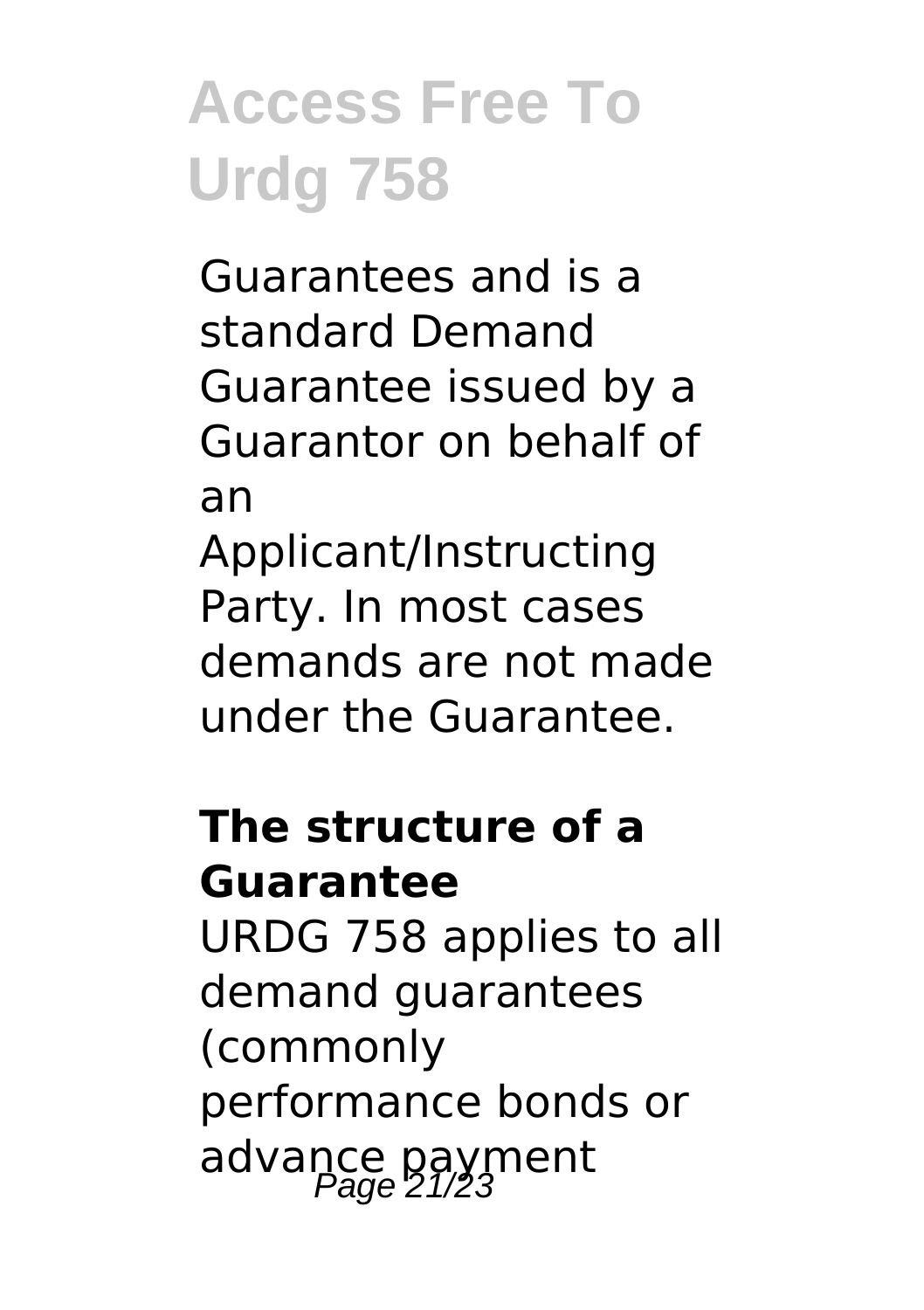guarantees in the construction industry) that incorporate the rules.

#### **Bryan Cave Leighton Paisner - URDG 758: finally tested and ...**

The extensively updated URDG 758 – which came into force on 1 July 2010 – reflect international practice in the use of demand guarantees and apply to all sectors of trade and industry including